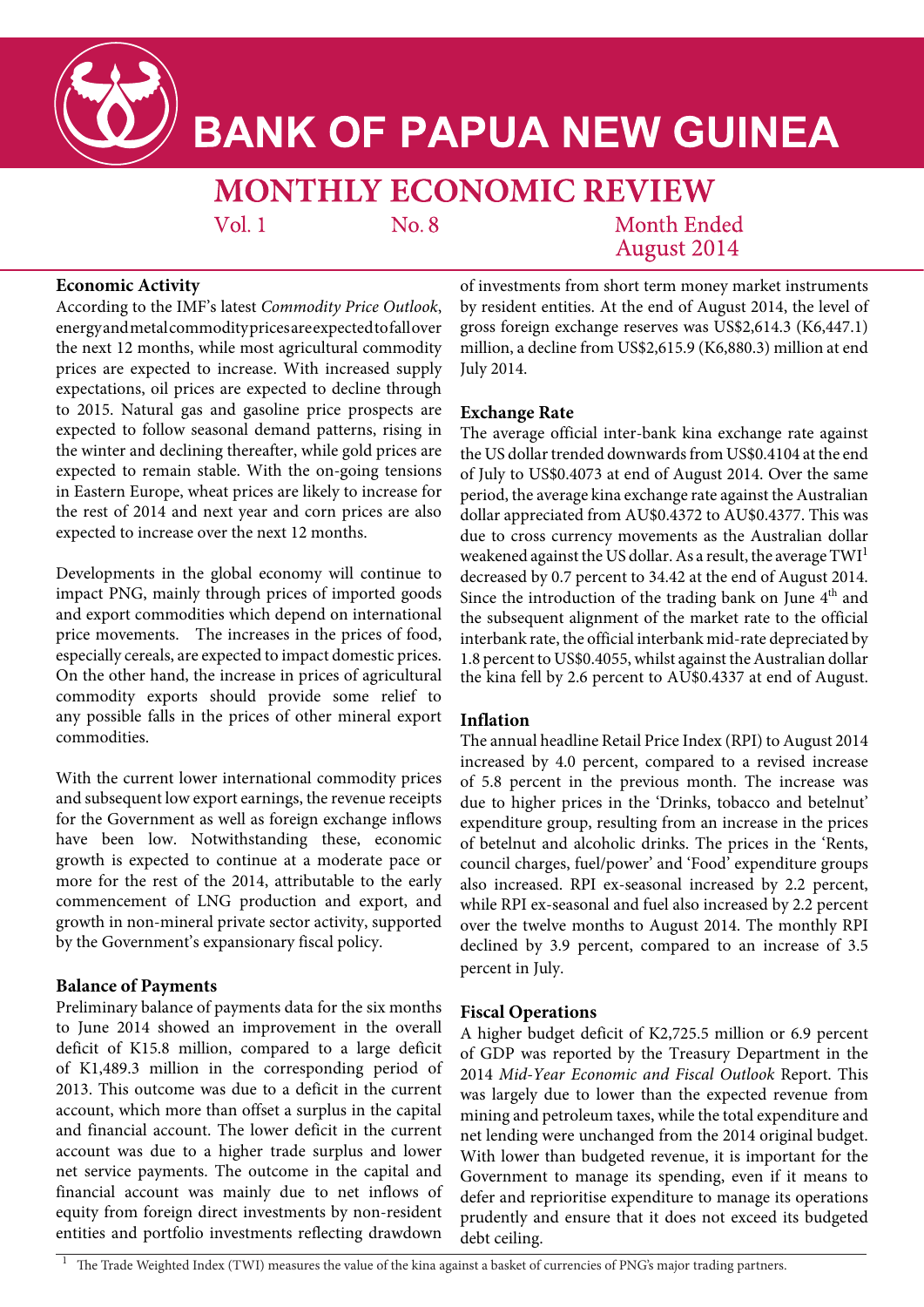In August, the Government raised K172 million in Treasury bills and K887 million in Inscribed stock. The need for the Government to raise the required finance to fund its expenditure has resulted in the increase in the Treasury bill interest rates. The Bank and the Treasury Department have agreed to have close consultation on the issuance of Treasury bills in order to stem any further increases in the rates.

#### **Domestic Interest Rates & Monetary Aggregates**

During the month of August 2014, CBB rates trended upwards with the 28-day rate increasing from 1.89 percent to 1.94 percent, the 63-day rate from 2.61 percent to 2.69 percent and the 91-day rate increasing from 2.74 percent to 2.81 percent at the end of the month. The 182-day term had no allocation during the month. At the Treasury bill auction, the 182 and 365 days rates increased from 4.31 percent and 6.84 percent to 4.49 percent and 7.20 percent, respectively, at the end the month.

Broad money supply (M3\*) increased by 2.8 percent over the year to August 2014, compared to an increase of 9.8 percent in the corresponding period in 2013. The growth in broad money was due to increases in private sector credit and net credit to the Government, which more than offset the decline in net foreign assets. Monetary base increased by 31.0 percent in August 2014 due to increases in deposits of commercial banks at the Central Bank and currency in circulation. Over the year to  $29<sup>th</sup>$  August 2014, lending by banks increased by 5.2 percent to K9,889.9 million. The commercial bank deposits increased by K531.0.2 million to K18,888.3 million between December 2013 and week-ending 29<sup>th</sup> August 2014. Over the year to  $29<sup>th</sup>$  August 2014, average deposits increased by 2.0 percent to K18,852.9 million.

#### **Monetary Policy**

The Bank maintained its neutral monetary policy stance and kept the KFR unchanged at 6.25 percent in August 2014. This was based on a decline in the monthly RPI outcome for July, improvements in the overall fiscal and BOP positions and lower rate of depreciation in the kina against the US dollar.